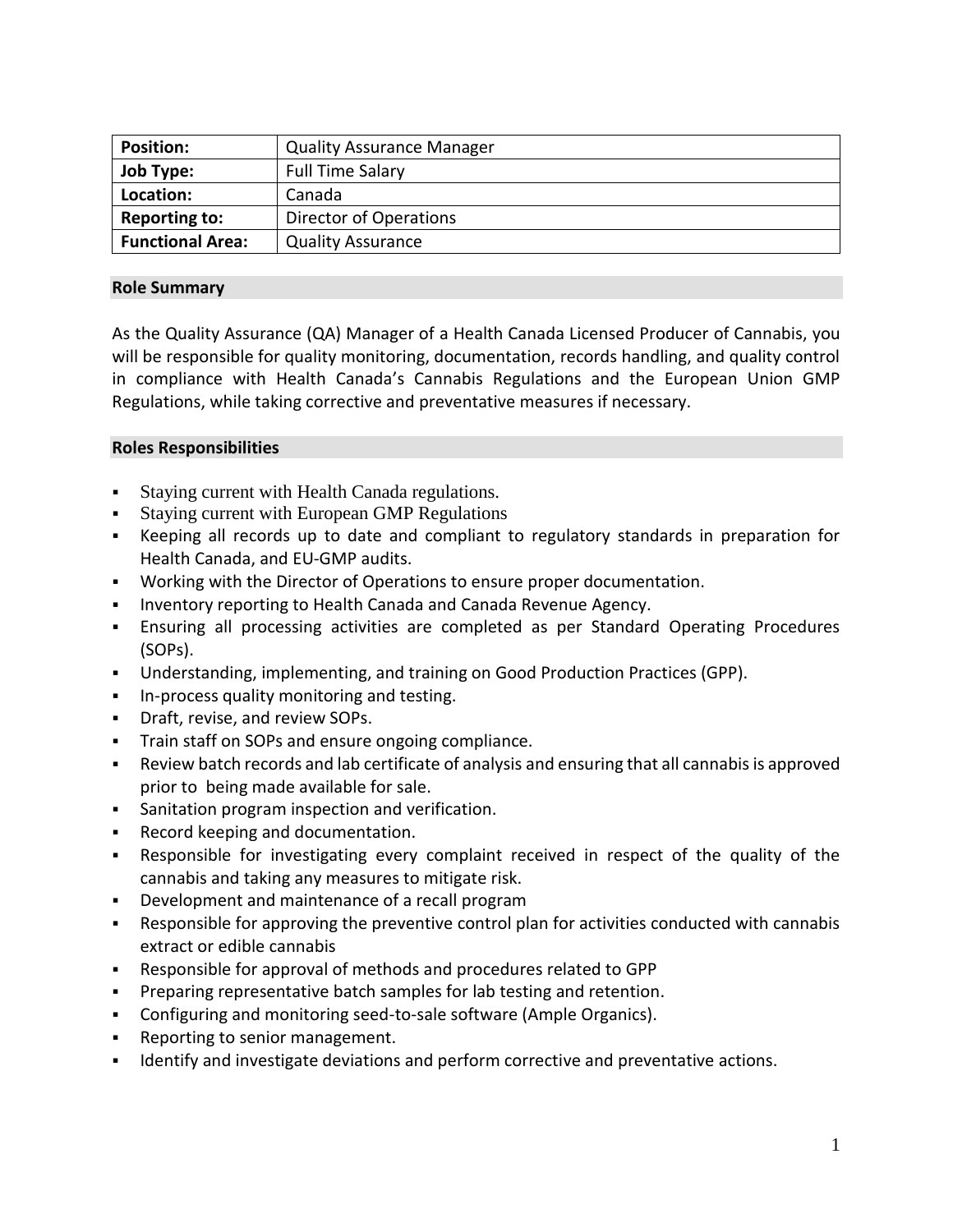## **Direct reports**

The Quality Assurance Manager will report to the President and Director of Operations.

### **Required Qualifications**

## **Formal Education or Equivalent:**

- Science degree or equivalent
- Quality Assurance Certificate an asset
- The technical knowledge, experience, and training to fulfill the responsibilities as required by Health Canada Cannabis Regulations

### **Years of Experience:**

3-5 years in a QAP role at a licensed cannabis producer

### **Competencies, Specialized Skills or Knowledge unique to this role:**

- Previous quality assurance experience in cannabis required
- Security Clearance will be required for this position. Previous security cleared status is an asset.
- Must be a quality assurance person approved by Health Canada or meet the requirements to become a QAP under Health Canada

### **Performance Metrics**

- *Professionalism*: Meeting compliance with regulations at all times
- *Communication:* Lead HC inspections with efficiency and politeness.
- *Accountability:* Identifying and taking preventive measures in response.
- *Learning & Development:* Training new hires on SOP's and re-training expectations.
- *Flexibility:* Keeping up to date with HC regulations and ensuring SOP meet the requirements.
- *Efficiency:* Reviewing and executing records upon completion.
- *Leadership:* Coaching staff on Health Canada Compliance.

#### **Expected Hours of Work**

This is a full-time position that requires but is not limited to, 40 hours per week. Operational hours are dependent on the client and facility operations. This position may be required to work weekends and holidays.

#### **Working conditions**

Have reliable transportation to and from the facility.